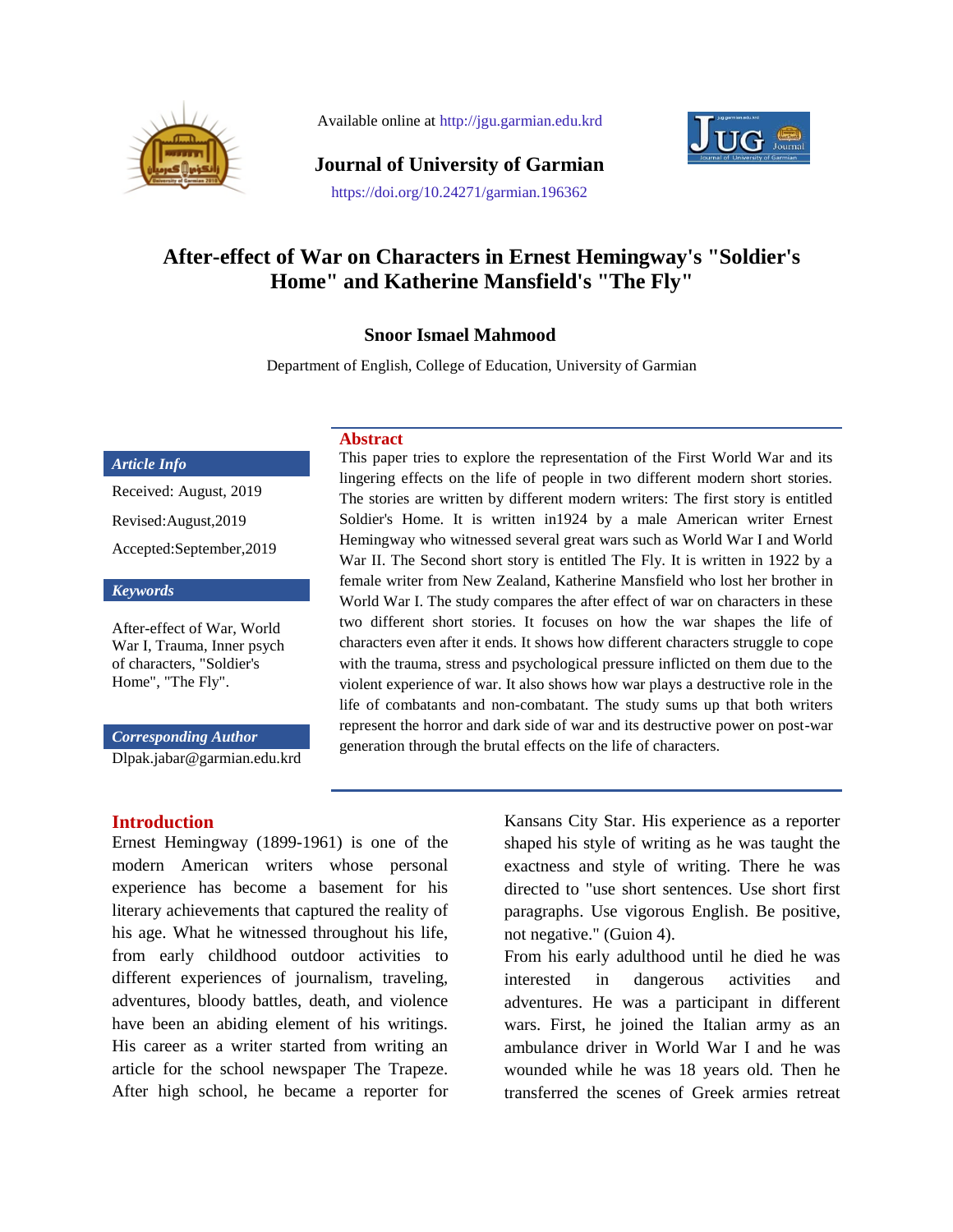from Constantinople in 1922 for Toronto Star newspaper. He also reported the scenery of the Spanish civil war for the North American newspaper in 1937-38. He also worked as a reporter for Mp magazine in 1941 and reported war events of the China war with Japan. During the Second World War, he was a reporter reporting the conditions of the combat area. Throughout his life, he survived different dangerous accidents such as a car accident and an airplane crash (Oliver 3).

While Katherine Mansfield is a modern writer from New Zealand born in 1888 and died because of tuberculosis in 1923. She is a famous short story writer and a poet who was from a prosperous ancestor. Her father was a bank director. Her mother suffered from heart disease and died in 1918 (Meyers 3- 7) the loss of her mother made her suffer psychologically. In addition to that, the most traumatic event in her life was the death of her younger brother in World War I in 1914. According to a biographer, Antony Alpers, the loss of her brother lead to her health decline and physical sickness of tuberculosis in 1917. He argues that the traumatic effect of war and personal loss has left her in a state of deep psychological suffering (Morrow 39). Her personal experience enables her to write short stories that are concerned with human thoughts of alienation, loneliness, behavior and social and familial issues of that time. She portrayed the character with deep inner thoughts and dreams. As it has been remarked by Julia van Gunsteren, the different psychological states of different characters have been depicted in her short stories including "Innocent children, initiated woman, afflicted mother, reconciled grandmother, to energetic businessman" who are suffering from alienation and loneliness(174).

These two different writers from different social backgrounds and common experiences of the effect of World War I are highlighting the effect of traumatic experience of war on the characters in their short stories. In this research, an attempt has been made to compare the dark side and aftermath of the war in these two different short stories. The first short story by Earnest Hemingway depicts a character who has survived war, Krebs, who is the main character of the story, he is an American soldier. He returns to Oklahoma after the end of World War I. He survives the war but the war has affected him in a way he cannot connect with his surroundings and even his mother. They try to involve him with his surrounding but it is useless. He is an outsider within the community and he cannot lead a normal life at the end he leaves his Oklahoma to find a job in Kansas City and lead a normal life.

Meanwhile, Katherine Mansfield in her short story "The Fly", deals with the after effect and the dark side of war on the remaining member of the family of those who are killed in the war. The sons of the Boss who is the main character in the short story and his friend Mr. Woodifield, have been killed in the World War I. Mr. Woodifield is an old man. He pays a visit to his friend's bank. He suffers from heart disease. They have a conversation together. The boss has kept the photo of his son in the office that reminds him of his son. Mr. Woodifield also mentions that his daughters visited the grave of their sons. After Mr. Woodifield's departure the Boss is preoccupied by his thought then he drops ink on a fly and watches the struggle of the fly till it dies. He feels melancholic and miserable. Comparing these two short stories the after mass of war is shown through the characterization of the protagonists of both stories.

## **I. War in "Soldier's Home"**

Ernest Hemingway in his short story "Soldier's Home" writes about the effect of war by depicting a character that is psychologically depressed. He does not explicitly depict the image of the battlefield but shows the aftereffect and destructive power of war that linger in the life of those who have survived. He shows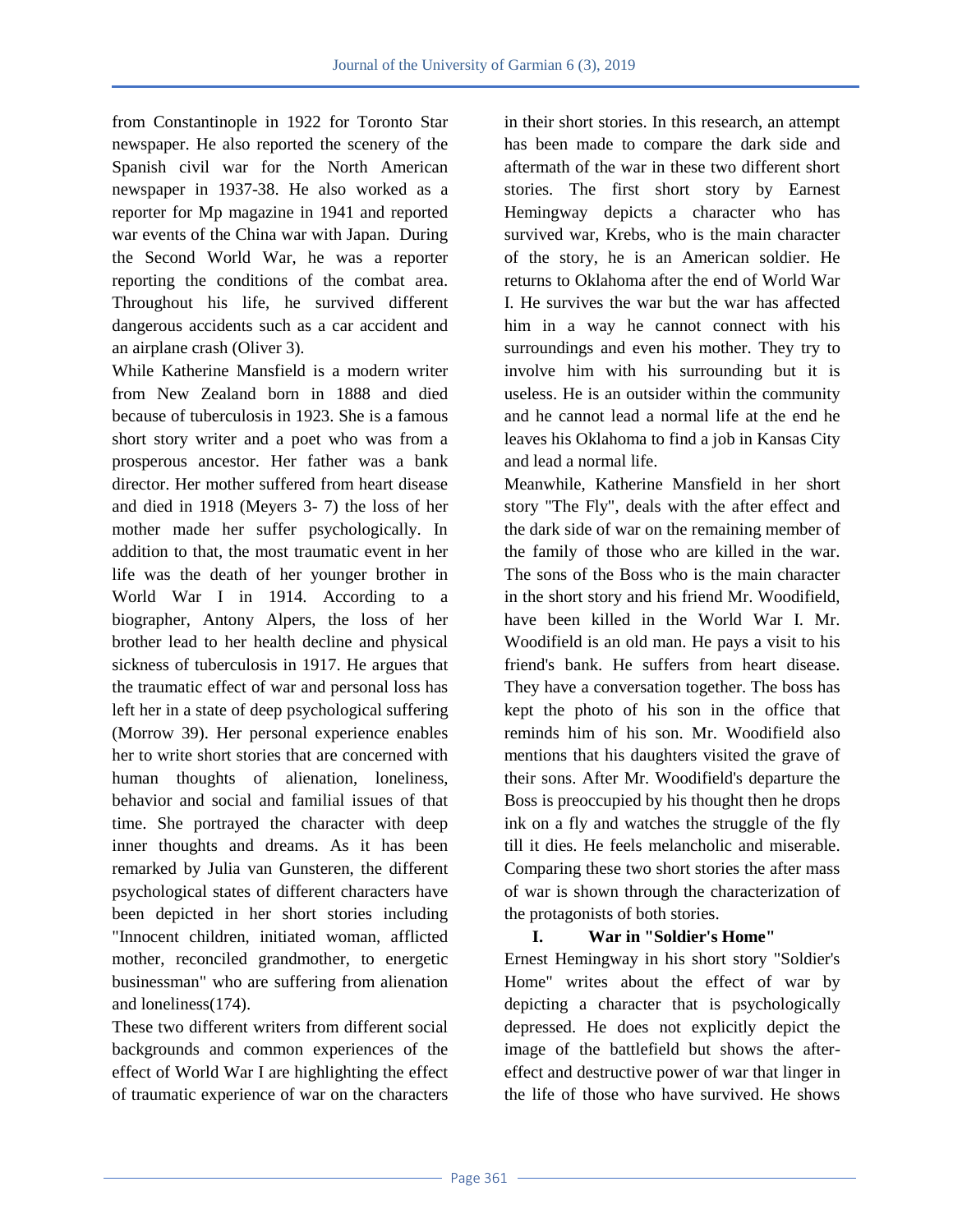the painful realities of wartime experience and its lasting effect on the post war generation .The story starts with the movement of a solider to war and a simple description of two photos that give the reader an insight into the life of the central character before and after the war.

Krebs went to the war from a Methodist college in Kansas. There is a picture which shows him among his fraternity brothers, all of them wearing exactly the same height and style collar. He enlisted in the Marines in 1917 and did not return to the United States until the second division returned from the Rhine in the summer of 1919.

There is a picture which shows him on the Rhone with two German girls and another corporal. Krebs and the corporal look too big for their uniforms. The German girls are not beautiful.(Hemingway 1)

 Before moving to war, he was, like other boys, studying at school, and he was from a Methodist college. He was leading a normal life with determined goals to achieve. As it has been argued, by Lewis, that "Methodist college" denotes "order and stability" in the life of Krebs before the war (175). The second photo gives the reader a scene from the battlefield of World War I. Being a soldier in the frontlines and due to the traumatic effect of war, when he returns home, Krebs cannot live a normal life as he used to live before the war. As Robert Paul Lamb remarks in the second photo, their bodies are described as a "too big" which suggests the influence of war on Krebs' life. As a consequence of the violent experience of war, he has become more "individualistic and grown"(21). When he comes back, he is a numbed person; he cannot reestablish a connection with his family members, society, and other soldiers. He is depressed to the extent that as if he is an outsider. He hardly can adjust himself to his surroundings.

He sleeps late, he walks around the town aimlessly, eats, sleeps, he is sleepy-head. He does not have love for anything and anyone even God. He practices some kind of sport and watches the girls from their porch. As the narrator says:

During this time, it was late summer, he was sleeping late in bed, getting up to walk down town to the library to get a book, eating lunch at home, reading on the front porch until he became bored and then walking down through the town to spend the hottest hours of the day in the cool dark of the pool room. He loved to play pool (Hemingway 2)

Hemingway conveys that even those who have survived their life have been destroyed by war and even the war was over but still it affects people destructively. After one year of ceasing the war, this young soldier feels alienated from his surroundings. He is lethargic, he continuously feels sleepy, fatigued, and sluggish. He has become an apathetic individual; he has no concern, interest, passion, and motivation for leading an active and normal life. He passively watches the girls and sees them as a work of art but he is not interested in establishing a romantic relationship and being settled down with one of them.

He is broken and suffers from depression. He just loved to play pool, and sometimes practiced his clarinet rather than being involved in managing a business. The games are presented as psychosocial support activities to heal the pain that he goes through. It is like a therapeutic aid for recovering. The pool room helps him to escape from his life and find comfort for a while. It prevents him from recalling the horror of the war. It stands as an attempt to restore order in his life.

He is crippled by the war in a way he cannot even connect with his mother and even say a prayer. When Krebs" mother asks him if he loves her, he responds, "I don't love anybody." He also declares that he cannot pray. He has lost hope in God and feels disabled to connect with him. He says "I am not in His Kingdom" He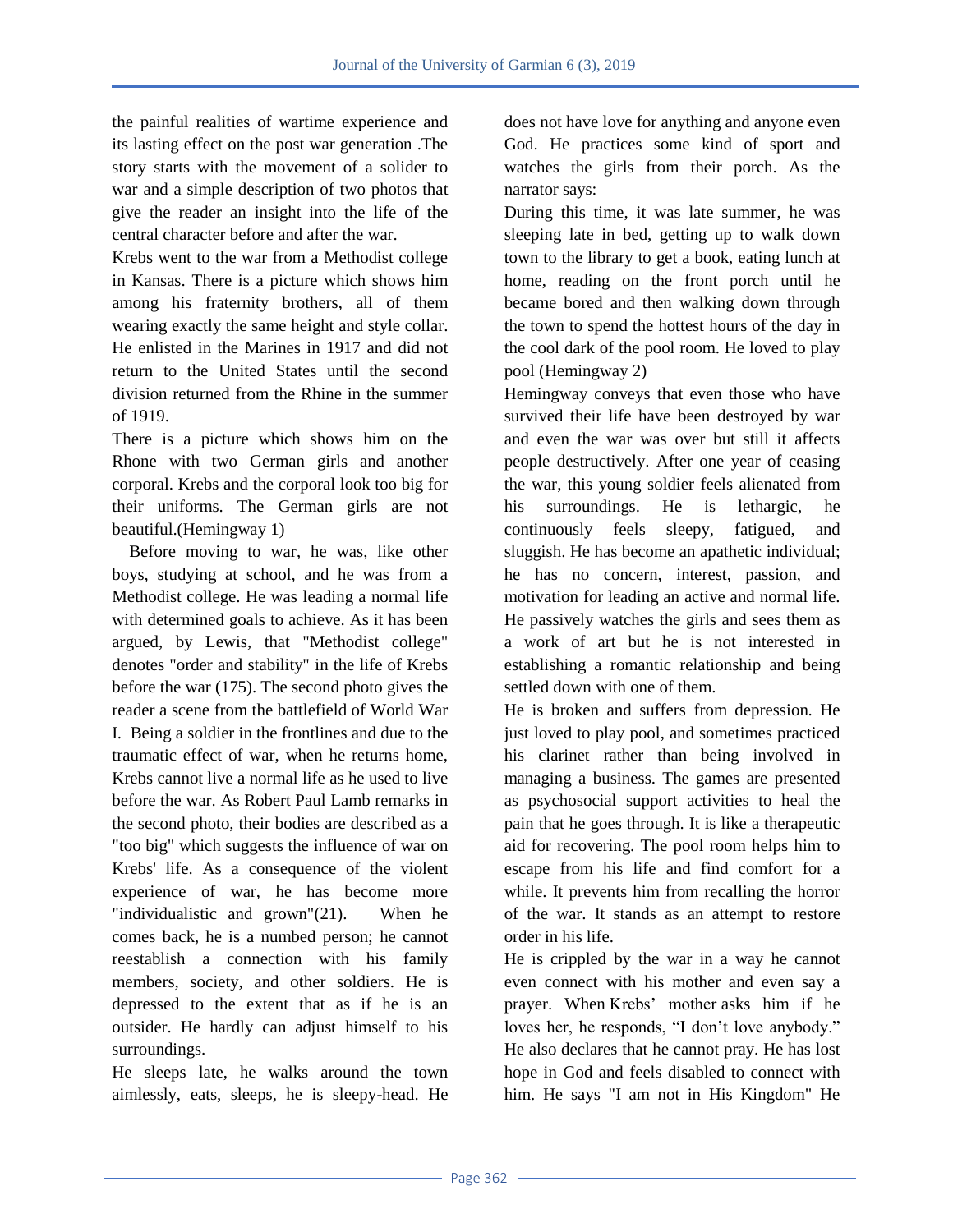"felt embarrassed and resentful as always" (Hemingway 6). Due to the terrific effect of the war, he is always silent and angry. Accordingly, Arthur Waldhorn describes Krebs as been "shocked into a psychic disorientation" under the horrible experience of war. He further remarks that Krebs' "silence is a wordless metaphor expressing outrage against the chaos of the universe and the isolation of the individual" (qtd. In Lamp 63 )

Throughout the story, the writer confirms that it"s the effect of war that has shaped his current psychological state. As the writer shows that before the war he wanted to derive the car and get out with girls. This is implicitly shown in his mother's effort to make him return to his previous state. His mother comes into his bedroom one morning to inform Krebs that [his](https://www.litcharts.com/lit/soldier-s-home/characters/krebs-s-father)  [father](https://www.litcharts.com/lit/soldier-s-home/characters/krebs-s-father) has decided to allow him to drive the car and even encourages him to get out with girls. Krebs replies in a cynical manner saying "I"ll bet you made him." (Hemingway 3-4)

Although he is physically safe, he is traumatized emotionally and destroyed psychologically. It cost him to lose the sense of himself as an active human being. The estrangement of the mood of this soldier stands as an embodiment for those soldiers who were in the frontlines of war. As argued by David M. Lubin, "Krebs exemplifies a widespread reluctance- if not downright inability- on the part of AEF veterans to communicate their frontline experiences to those who had not left home." (247).Similarly, the title of the story alludes to the thematic concern of the story since we have "soldier's home", not Krebs's home. The phrase soldier's home signifies "arrest home for severely wounded veterans or a refuge for indigent former soldiers" (Becnel 270). The story depicts the "uncomfortable realities of his age and forces into public consciousness a realization of the brutalities of war and their lingering psychological effect." (Gates qtd. in Putman 7).

The corruption of war has been shown in the depiction of other characters who take their share of the devastating effect of war; like the family members of the soldier. They exemplify the members of the society who have been affected by war even though they were not the participant of the war. The effect of war extends to all members of society. This has been shown in the familial relationship of Harold Krebs. His mother is affected by the psychological state of his son. She continuously tries to support her son psychologically. She feels pity, and sentimentally she is hurt when she feels powerless about the state of her son. She feels like she has lost her son and tries continuously to bring him back to a state of emotional and adulthood independence as any settled young boy. When she finds her attempt as useless she collapses psychologically and falls in tears. She feels that war has put his son in an irrevocable condition: as she says:

"I've worried about you too much, Harold," his mother went on. "I know the temptations you must have been exposed to. I know how weak men are. I know what your own dear grandfather, my own father, told us about the Civil War and I have prayed for you. I pray for you all day long, Harold."

"Your father is worried, too," his mother went on. "He thinks you have lost your ambition, that you haven't got a definite aim in life. Charley Simmons, who is just your age, has a good job and is going to be married. The boys are all settling down; they're all determined to get somewhere; you can see that boys like Charley Simmons are on their way to being really a credit to the community."

Krebs said nothing (Hemingway 6).

The father too, who finds the success of his son's life in the field of business and having a job, he feels disappointed that his son has lost his ambition and interest in depending on himself materialistically. For the father also his son is lost, since the son bluntly detaches himself from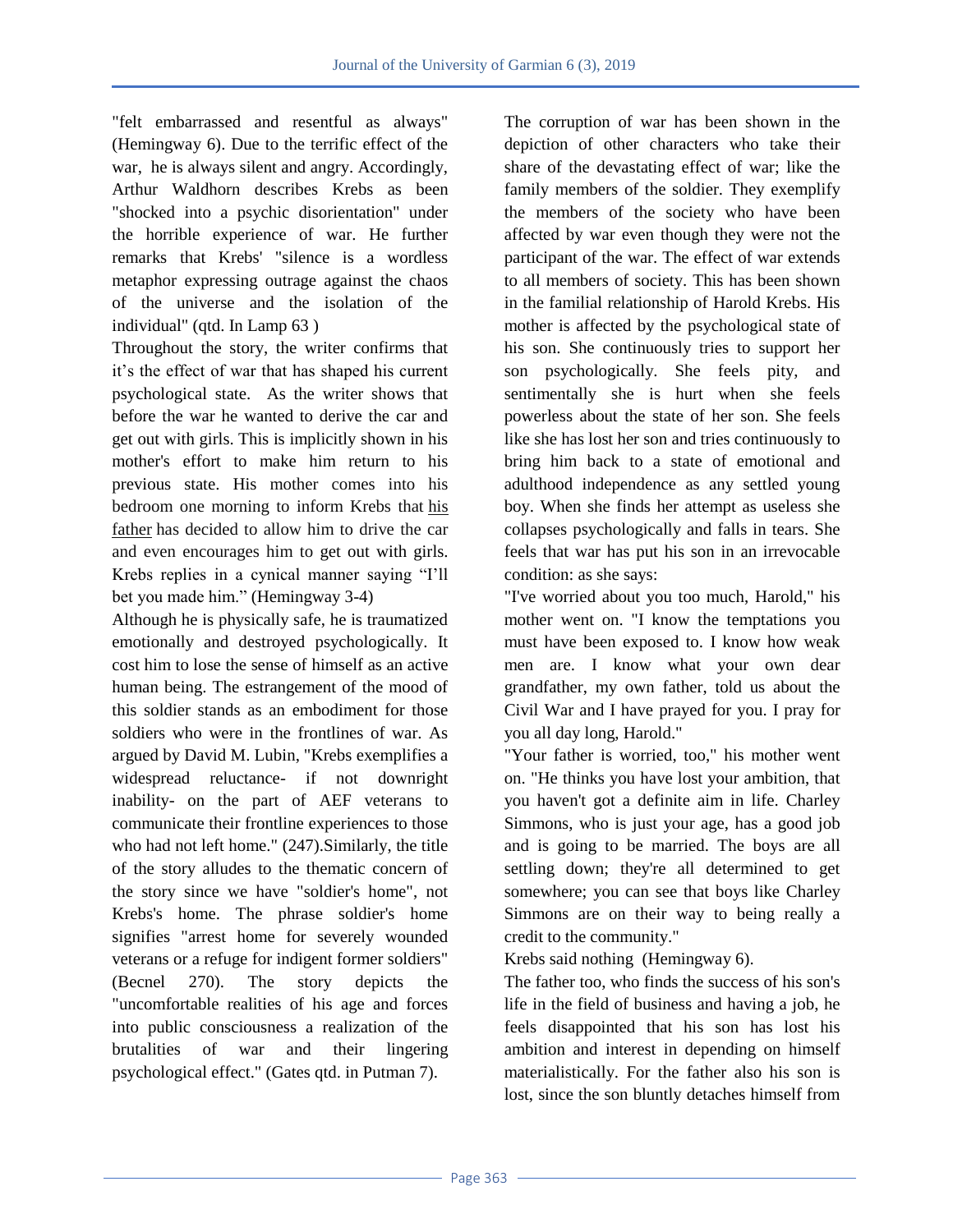social life and his community. His sister also feels like she has lost his brotherhood because of war; since the boy is not interested in establishing any jovial brotherly relationship with her.

"Will you come over and watch me play indoor?" "Maybe." "Aw, Hare, you don't love me. If you loved me, you'd want to come over and watch me play indoor." (Hemingway 5)

Krebs does not seem to be interested. He is alienated or rather his experiences had alienated him from his surroundings. The story ends with the main character's effort to find a job and passing by her sister and watching her. He tries to move forward. The glories of war are described as hypocritical and corrupt and absurd. The continuing depressed mood of the main character shows the frustration against war and its devastating effect.

## **II. War in "The Fly"**

Katherine Mansfield in her short story the fly sheds light on the effect of war on people. When she wrote the fly in 1922, she tried to show the catastrophic effect of war on individual human beings in a time when people were suffering from the aftermath of the horror of the brutal war. It is assumed that the story shows the "brutal horror of World War I along with the hopelessness and despair left in its wake.". ( Fahim & Akbari 164). During the war, people are affected differently, by personal loss, death of beloved and the death and injury of the soldiers whether that is physical or psychological.

In "The Fly", she shows the traumatic influence of war through the tragedy of personal loss; as it has been exposed in the portrayal of the characters in the story. For this purpose, the writer has shifted her focus on the thought and interior world of the character to help the reader evocate the chaotic reality of after wartime. Therefore, the plot of the story is rather an arrangement of scenes that expose the inner psyche of the character rather than the events of the battlefield. The scenes make us conceptualize the horror of the battlefield and its aftereffect on the generation after World War I.

The story starts with a conversation at an office between Mr. Woddifield and his former employer and friend, named the Boss, six years after the war. The sons of both of them have been killed in World War I. The effect of the war has been shown in the depiction of an old man who suffers from a stroke. Stroke is a kind of disease that is associated with psychological disorders such as anxiety, frustration, and depression; this can be analyzed as a manifestation of suffering and pain caused by the death of his son in the war. The narrator describes Mr. Woodifield in the passage below, as a person who needs care.

"since his ... stroke, the wife and the girls kept him boxed up in the house every day of the week except Tuesday. On Tuesday he was dressed and brushed and allowed to cut back to the City for the day." (Mansfield 158)

He is a victim of stroke and embodies the emotional turmoil that renders in the psyche of human beings. The conversation between them shows the effect of war that continued, six years after the war, to torture the father of the martyrs of the war. Through the portrayal of the suffering of these fathers, the writer shows the dark side of war and criticizes the authorities who are responsible for the initiation of war and the death of the people.

The writer tries to show the brutality of war through image, and depiction of the psychological states of the main characters .

But he did not draw old Woodifield's attention to the photograph over the table of a grave-looking boy in uniform standing in one of those spectral photographers' parks with photographers' stormclouds behind him. It was not new. It had been there for over six years. (Mansfield 159)

Here, the picture of the dead son of the Boss in the office of his father stands as a vehicle that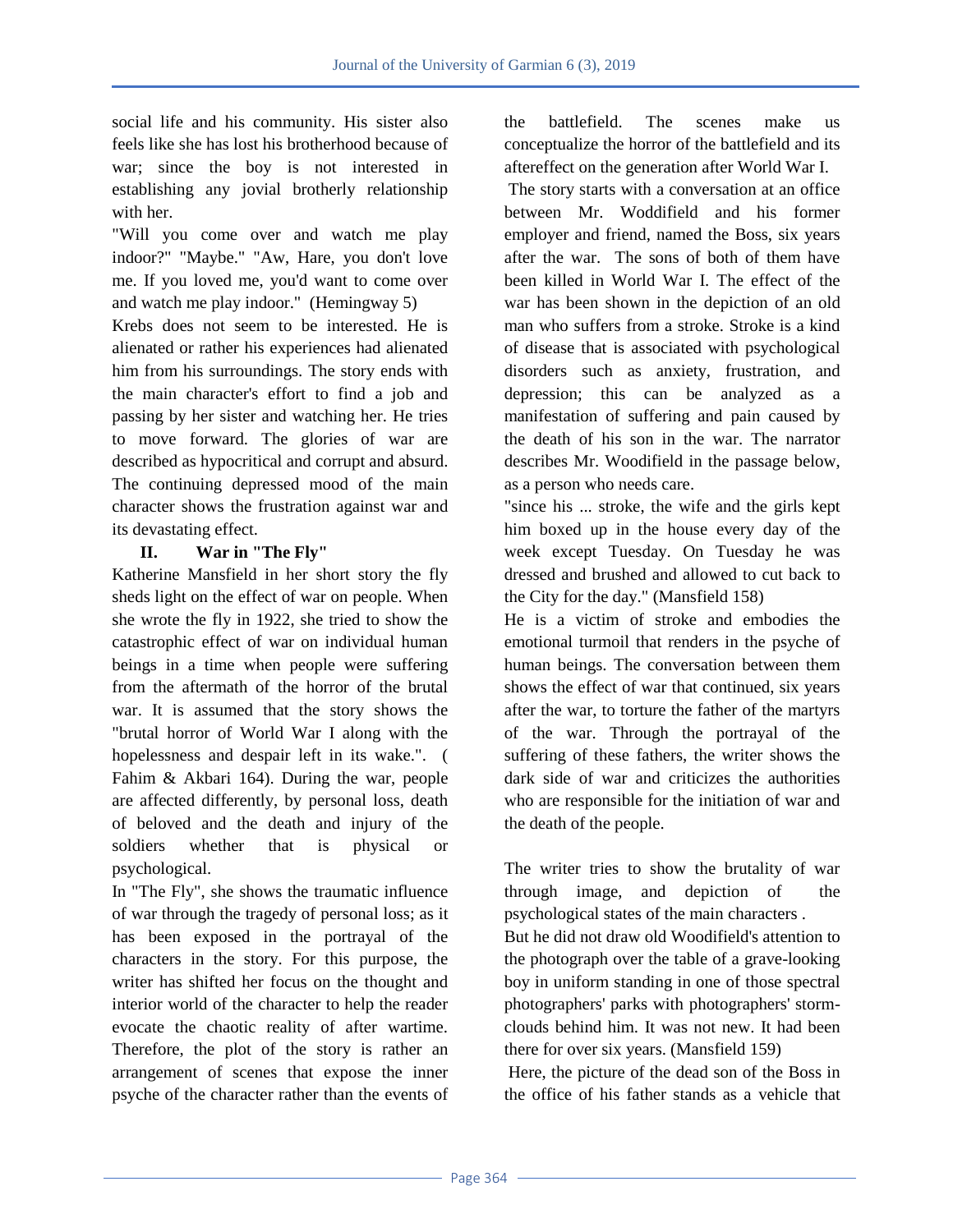highlights the effect of war. The existence of the photo services as a reminder of the aftermath of war and the lingering of wars' torturing effect after six years. It shows how several families in London suffer because of the loss of the members of their families; this idea has been reinforced by the visit of the father of another young man, who is killed also in the war, especially when Mr. Woodifield mentions that her daughter has visited the grave of their brother.

'I thought you'd like to know. The girls were in Belgium last week having a look at poor Reggie's grave, and they happened to come across your boy's. They're quite near each other, it seems.'

Old Woodifield paused, but the boss made no reply. Only a quiver in his eyelids showed that he heard.(Mansfield 160)

So the writer shows the dark side of war and its effect that resulted in a human loss for the dead soldiers and suffering for those who are alive like the fathers, sisters, brothers, and mothers of the martyrs. For Katherine war changed everything, it separated her from her family member and friend as her brother and friend were killed in the war. As she states:" I cannot imagine how after the war these men can pick up the old threads as though it never had been… I would say we have died and live again." (Kimber 78). The scenes of the story give the reader a lens to see the aftermaths of war and the darkness that it cast over people's lives.

The above example also reminds the boss of his lingering mental suffering because of the loss of his son. He lives in a state of disillusionment and psychological collapse despite his success as a bank manager. The writer shows us the image of the boss's office followed by the image of his son. She wants to show that the war has disappointed the father who planned a great fortune for the future of his son. As the narrator states: "His boy was an only son. Ever since his birth, the boss had worked at building up this

business for him; it had no other meaning if it was not for the boy. Life itself had come to have no other meaning."(Mansfield 161)

After the departure of his friend he stays motionless and looks at nothing.

For a long moment the boss stayed, staring at nothing, while the grey-haired office messenger, watching him, dodged in and out of his cubbyhole like a dog that expects to be taken for a run. Then: 'I'll see nobody for half an hour, Macey,' said the boss. 'Understand! Nobody at all.' 'Verygood,sir.'

The door shut, the firm heavy steps recrossed the bright carpet, the fat body plumped down in the spring chair, and leaning forward, the boss covered his face with his hands. He wanted, he intended, he had arranged to weep....(Mansfield 161).

The narrator describes the state of his mind that gives a reader a comprehensive insight into the anguish of the father who has lost his son. The description is like an expository of the internal thought and feeling of a groaning soul:

It had been a terrible shock to him when old Woodifield sprang that remark upon him about the boy's grave. It was exactly as though the earth had opened and he had seen the boy lying there with Woodifield's girls staring down at him. For it was strange. Although over six years had passed away, the boss never thought of the boy except as lying unchanged, unblemished in his uniform, asleep for ever. "My son!" groaned the boss. But no tears came yet. In the past, in the first months and even years after the boy's death, he had only to say those words to be overcome by such grief that nothing short of a violent fit of weeping could relieve him. Time, he had declared then, he had told everybody, could make no difference. (Mansfield 161)

The narrator then mentions the day of receiving the news of killing his son. Although time has passed, the father is still broken with his life in ruins. The grief is just like, it might have happened yesterday.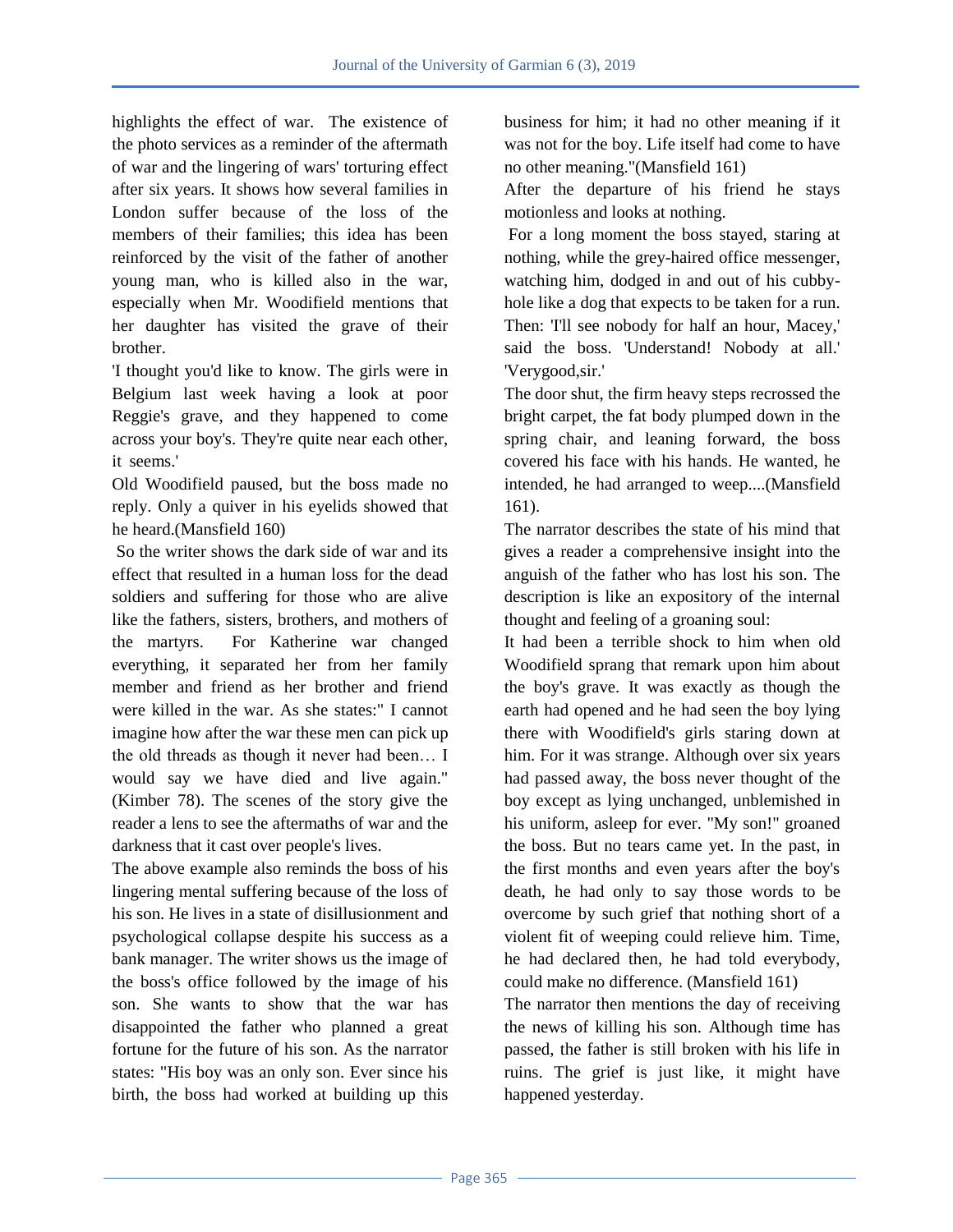In addition to the photo, the writer uses the title scene of the fly to shows the picture of the brutality of battlefields and the struggle of involved people. In which the soldiers are fighting and trying to keep themselves safe, the struggle of the fly shows the effort of soldiers in the frontlines of war who fight and fight and escape once twice till in the end they die. The old man can be seen as the leader that supports war regardless of the effect of war. It also visualizes the anguish of those like the boss who is suffering because of the damaging consequences of the war. The fly can be a symbol of a torturing soul that wants to fly to the sky and get rid of or survive his suffering with courage. Accordingly, Dan Shen in his book Style and Rhetoric of Short Narrative Fiction argues that "the boss increasingly identifies with the fly" (135)

At that moment the boss noticed that a fly had fallen into his broad inkpot, and was trying feebly but desperately to clamber out again. Help! Help! said those struggling legs. But the sides of the inkpot were wet and slippery; it fell back again and began to swim. (Mansfield 162) In the scene, the fly is personified with expressions of "help! Help !", this alludes to the struggle of human beings while they are in the middle of turmoil like the battlefield or the psychological suffering. He struggles for survival. He survives once and twice and tries to overcome his miserable state and to be ready for life again. As Dan Shen states "when the boss sees the fly about to be drowned in the drop of ink, the inner thought of the boss is exposed in free indirect speech" What would it make of that" "What indeed" he admires the effort of the fly to surpass his situation. Saying "That was the way to tackle things; that was the right spirit. Never say die.." These look like a motivating statement to soothe the suffering of the boss (135).

The central character sees himself as the fly. His game of dropping ink on the fly "evokes an attempt to master trauma- the loss of his son in the war, his consequent lack of purpose, and his complicity in the forces behind the war." (Kimber 103) The fly's attempt to escape evokes an individual's effort to escape from an anguished soul. It indicates the desire to transcend his physic torture.

The little beggar seemed absolutely cowed, stunned and afraid to move because of what would happen next. But then, as if painfully, it dragged itself forward. The front legs waved, caught hold, and, more slowly this time, the task began from the beginning (Mansfield 162).

In this sense, the feeling of anxiety, stress, frustration, pessimism, violence, and endurance are exposed to the reader through the image of the fly. The fly is trapped like a man due to the bitterness of after war life. The story ends with the killing of the fly and thinking of the Boss he forgot what he was thinking about: "What was it? It was... He took out his handkerchief and passed it inside his collar. For the life of him he could not remember." (Mansfield 163) The scene of the fly can be regarded as a kind of play for the Boss to forget recalling the bitter memory of war. The war has inflicted a reality on the generation that let them alienated, disillusioned, and collapsed psychologically. They need to be sharp to survive it. As the boss says "come on, be sharp! (Mansfield 163).

## **Conclusions**

As a result, the study has identified several similarities in "Soldier's Home" by Ernest Hemingway and "The Fly" by Katherine Mansfield. Both of them write about the influence of war on people. They do not directly write about war by describing and picturing the battlefield or frontline area. They write about the post-war life of people through the depiction of characters that show the human condition in the aftermath of war. "Soldier's Home", as the title suggests, shows the destructive effect of war on the life of those who were combatant and